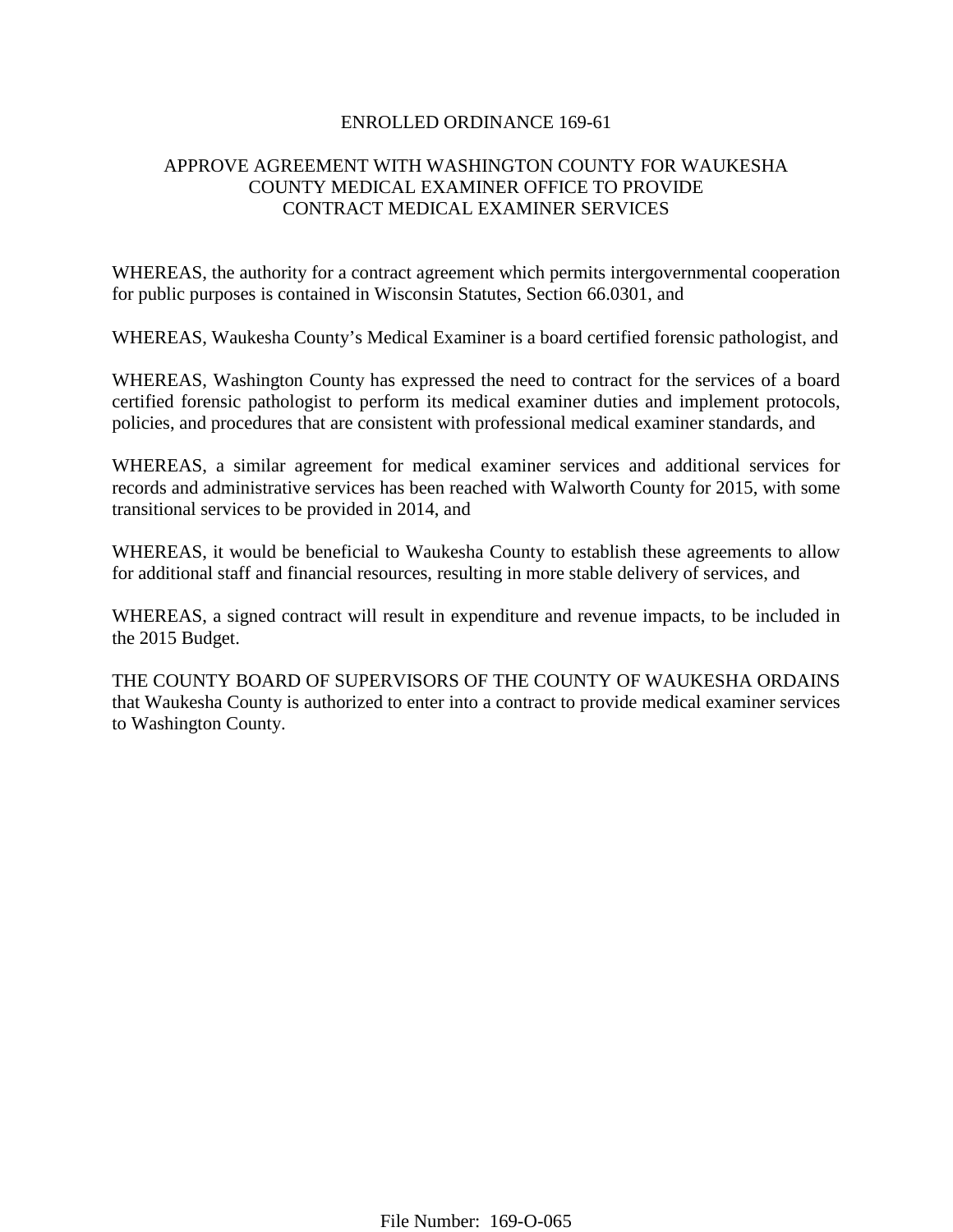### FISCAL NOTE

## APPROVE AGREEMENT WITH WASHINGTON COUNTY FOR WAUKESHA COUNTY MEDICAL EXAMINER OFFICE TO PROVIDE CONTRACT MEDICAL EXAMINER **SERVICES**

This ordinance authorizes Waukesha County to enter an intergovernmental agreement to provide contracted medical examiner services to Washington County. The proposed contract is to last 5 years, with an automatic extension of an additional 5 years, unless otherwise amended or terminated. Under the terms of the agreement, Washington County is to pay Waukesha County \$206,000 in 2015, \$211,150 in 2016, and \$216,429 in 2017 for the base services listed in the contract. In the subsequent years of the agreement, Washington County shall pay for Waukesha County's actual costs of providing medical examiner services to Washington – with the minimum payment being no less than 90% and the maximum payment being no more than 110% of the contract cost in the preceding year, based on actual costs in the preceding year. The \$206,000 payment has been included in the 2015 Budget which is part of increased expenditures and revenues for providing medical examiner services to both Washington and Walworth counties while increasing resources for Waukesha County.

This ordinance results in no additional direct tax levy impact.

Linda Withouski

Linda G. Witkowski Budget Manager 10/6/2014 AD

\_\_\_\_\_\_\_\_\_\_\_\_\_\_\_\_\_\_\_\_\_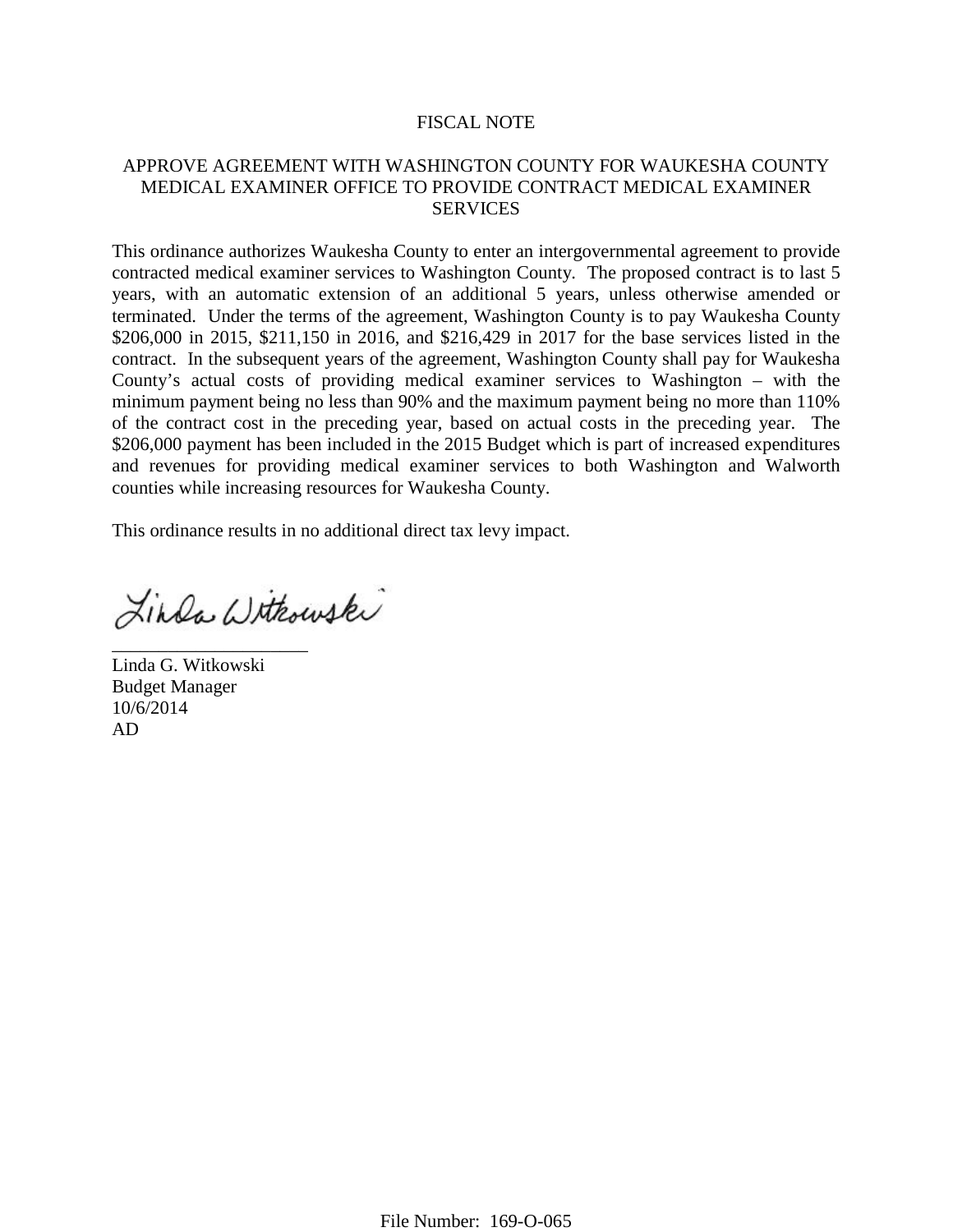# APPROVE AGREEMENT WITH WASHINGTON COUNTY FOR WAUKESHA COUNTY MEDICAL EXAMINER OFFICE TO PROVIDE CONTRACT MEDICAL EXAMINER SERVICES

Approved By: Judiciary & Law Enforcement Committee

Peter M. Wolff, Chair

Jim Batzko

Jahel Brandtjen

Michael A. Crowley

(umminas  $\mathscr{P}$ Kathleen M. Cummings

Robert L. Kolb

Carl Pettis

Approved By: **Finance Committee** 

Mames A. Heinrich, Chair

Eric Highum

Richard Morris

**Larry Nelson** 

Juane E. Paulson

**Steve Whittow** 

William J. Zaborowski

The foregoing legislation adopted by the County Board of Supervisors of Waukesha County, Wisconsin, was presented to the County Executive on:

esteen pousek Date: Kathleen Novack, County Clerk

The foregoing legislation adopted by the County Board of Supervisors of Waukesha County, Wisconsin, is hereby:

| Approved: |  |  |
|-----------|--|--|
| Vetoed:   |  |  |

to Date:

Daniel P. Vrakas, County Executive

169-0-065